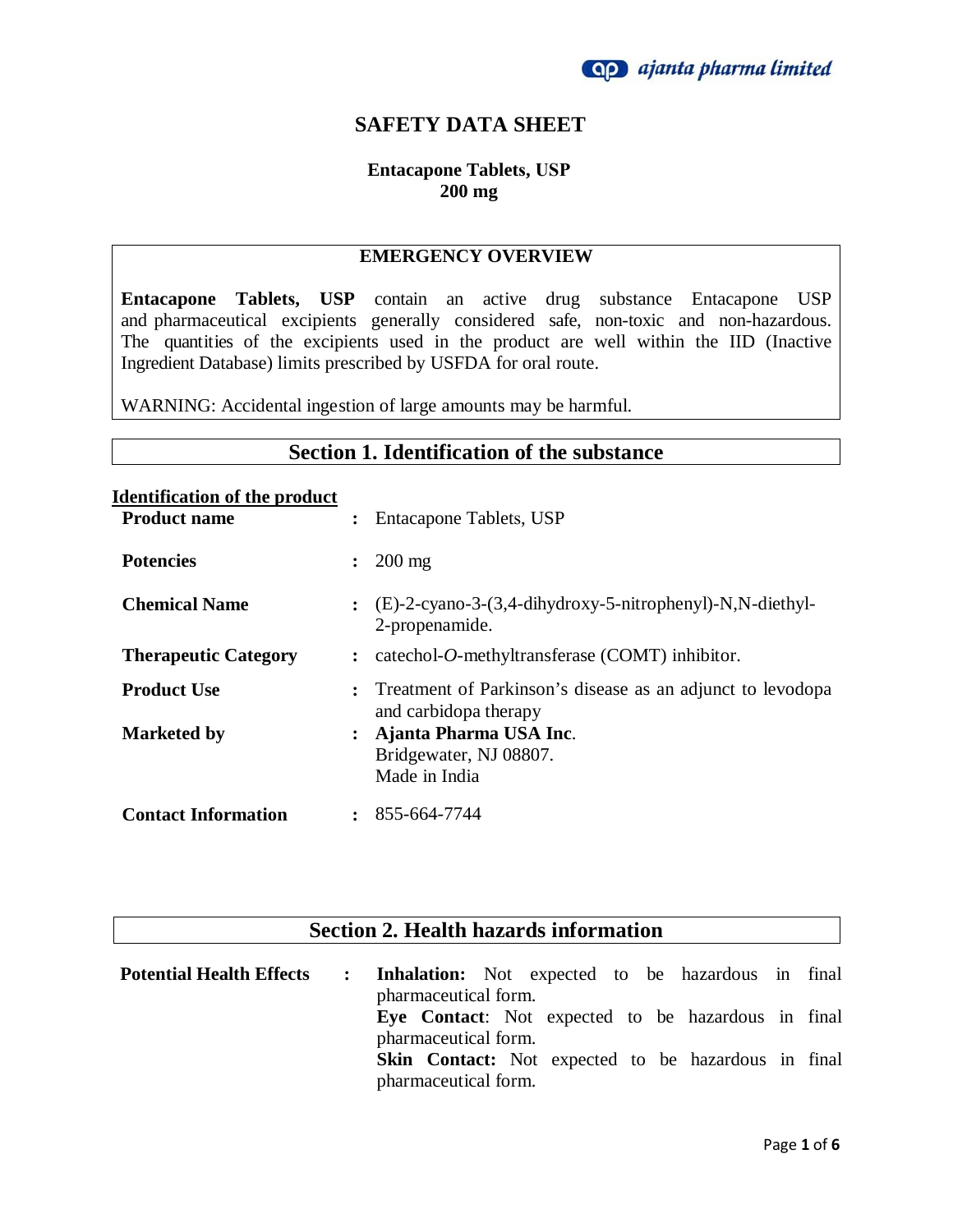

**Ingestion:** Health injuries are not known or expected under normal use. Exposures above clinical dosage could result in adverse effects. Minor occupational exposures are not expected to be harmful. **Effects of Overexposure :** The potential for exposure is reduced in finished pharmaceutical form.

### **Section 3. Composition / information on ingredients**

| <b>Components</b><br><b>Active ingredient</b> | <b>Exposure Limit</b> | CAS No.      |
|-----------------------------------------------|-----------------------|--------------|
| Entacapone USP                                | Not available.        | 1185241-19-3 |

**Inactive ingredients:** Each tablet contains inactive ingredients includes microcrystalline cellulose, sodium starch glycolate, hypromellose, polyoxyl 40 hydrogenated castor oil, purified water, magnesium stearate, polyethylene glycols, ferric oxide red, ferric oxide yellow and titanium dioxide.

### **Section 4. First aid measures**

This product in the final dosage form (tablets) does not pose a problem of exposure to active moieties, and does not cause inhalation, skin and eye irritation problem.

| <b>Eye Contact</b>       |                | Immediately flush eyes with water for at least 15 minutes.<br>Get medical attention.                                                                                                                                                                                                                                                                                                        |
|--------------------------|----------------|---------------------------------------------------------------------------------------------------------------------------------------------------------------------------------------------------------------------------------------------------------------------------------------------------------------------------------------------------------------------------------------------|
| <b>Skin Contact</b>      |                | Immediately wash skin with soap and plenty of water for<br>at least 15 minutes. Remove contaminated clothing. Get<br>medical attention if symptoms occur. Wash clothing<br>before reuse.                                                                                                                                                                                                    |
| <b>Ingestion</b>         |                | Wash out mouth with water provided person is conscious.<br>Never give anything by mouth to an unconscious person.<br>Get medical attention. DO NOT induce vomiting unless<br>directed to do so by medical personnel.                                                                                                                                                                        |
| <b>Inhalation</b>        | $\ddot{\cdot}$ | Remove to fresh air. If not breathing, give artificial<br>respiration or oxygen by trained personnel. Get immediate<br>medical attention immediately.                                                                                                                                                                                                                                       |
| <b>Medical Treatment</b> | $\ddot{\cdot}$ | Treat according to locally accepted protocols. For<br>additional guidance, refer to the current prescribing<br>information or to the local poison control information<br>center. Protect the patient's airway and support ventilation<br>and perfusion. Meticulously monitor and maintain, within<br>acceptable limits, the patient's vital signs, blood gases,<br>serum electrolytes, etc. |
| Over dosage              |                | The post-marketing data includes isolated cases of<br>overdose in which the reported highest daily dose of                                                                                                                                                                                                                                                                                  |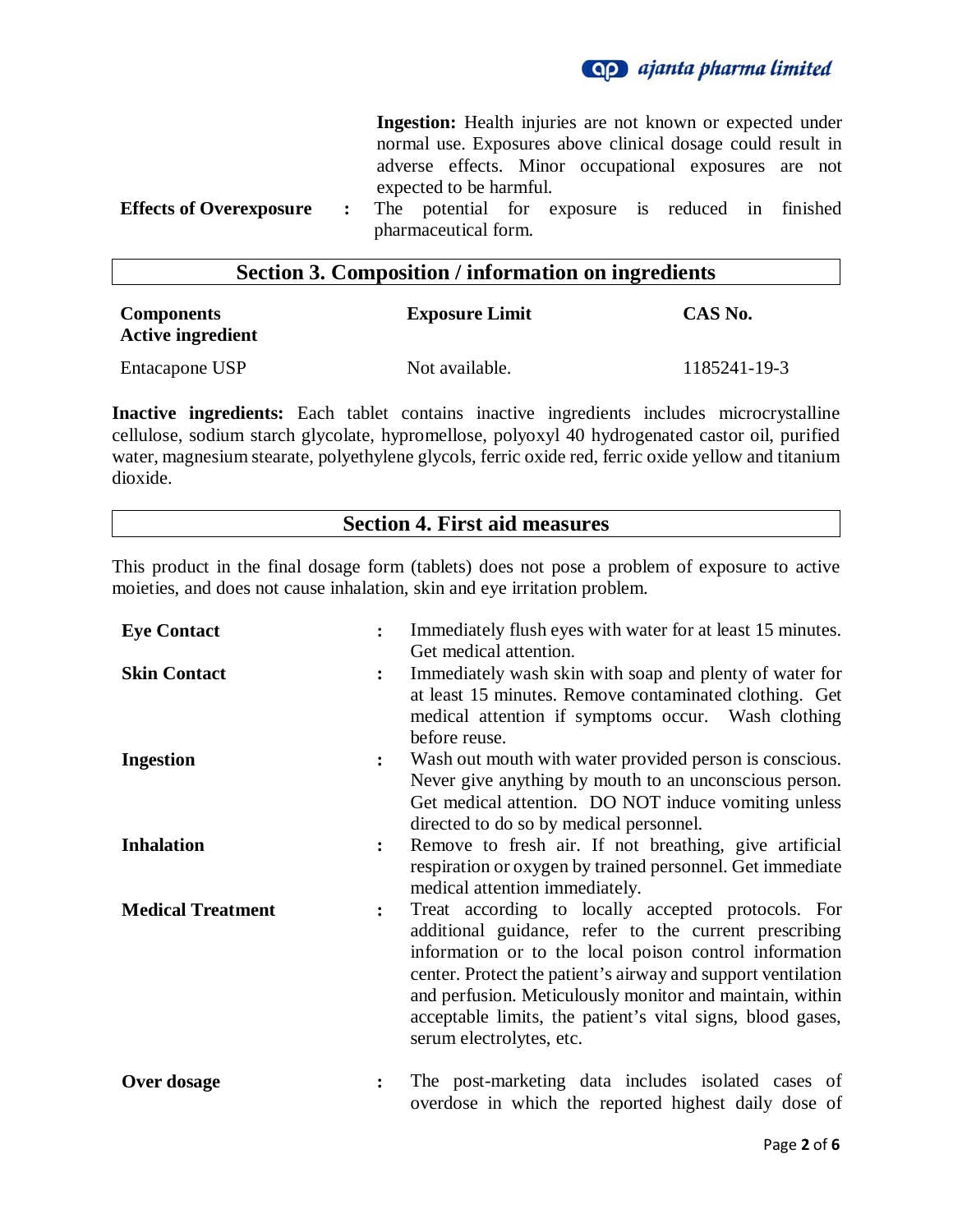

entacapone has been 16,000 mg. The acute symptoms and signs in these cases of overdose included confusion, decreased activity, somnolence, hypotonia, skin decreased activity, somnolence, hypotonia, skin discolouration and urticaria.

|                                                                                | <b>Section 5. Fire-fighting measures</b>                                                                                                                         |
|--------------------------------------------------------------------------------|------------------------------------------------------------------------------------------------------------------------------------------------------------------|
| <b>Flash Point</b>                                                             | Not available.<br>$\ddot{\cdot}$                                                                                                                                 |
| <b>Extinguishing Media</b>                                                     | : Use alcohol resistant foam, carbon dioxide, water, or dry<br>chemical spray.                                                                                   |
| <b>General Fire Hazards</b><br><b>Hazardous Combustible</b><br><b>Products</b> | : Hydrogen cyanide. Carbon oxides. Nitrogen oxides<br>(NOx).                                                                                                     |
| <b>Special Fire Fighting</b><br><b>Procedures</b>                              | : Wear self-contained breathing apparatus pressure-<br>demand (NIOSH approved or equivalent), and full<br>protective gear to prevent contact with skin and eyes. |

# **Section 6. Accidental release measures**

| <b>Personal Precautions</b>                                | $\ddot{\cdot}$ | Personnel involved in clean-up should wear appropriate<br>personal protective equipment (see Section 8).<br>Minimize exposure.                                                                |
|------------------------------------------------------------|----------------|-----------------------------------------------------------------------------------------------------------------------------------------------------------------------------------------------|
| <b>Environmental Protections</b>                           |                | : Place waste in an appropriately labeled, sealed<br>container for disposal. Care should be taken to avoid<br>environmental release.                                                          |
| <b>Clean-up Methods</b>                                    | $\ddot{\cdot}$ | Wipe up with a damp cloth and place in container for<br>disposal. Avoid generating airborne dust. Clean spill<br>area thoroughly. Prevent discharge to drains.                                |
| <b>Additional Consideration for</b><br><b>Large Spills</b> | $\ddot{\cdot}$ | Vacuum or sweep material into appropriate container<br>for disposal. Avoid generating airborne dust. Close<br>container and move it to a secure holding area. Prevent<br>discharge to drains. |

# **Section 7. Handling and storage**

|                 | No special control measures required for the normal    |
|-----------------|--------------------------------------------------------|
| <b>Handling</b> | : handling of this product. Normal room ventilation is |
|                 | expected to be adequate for routine handling of this   |
|                 | product. If tablets are crushed and/or broken, avoid   |
|                 | breathing dust and avoid contact with eyes, skin and   |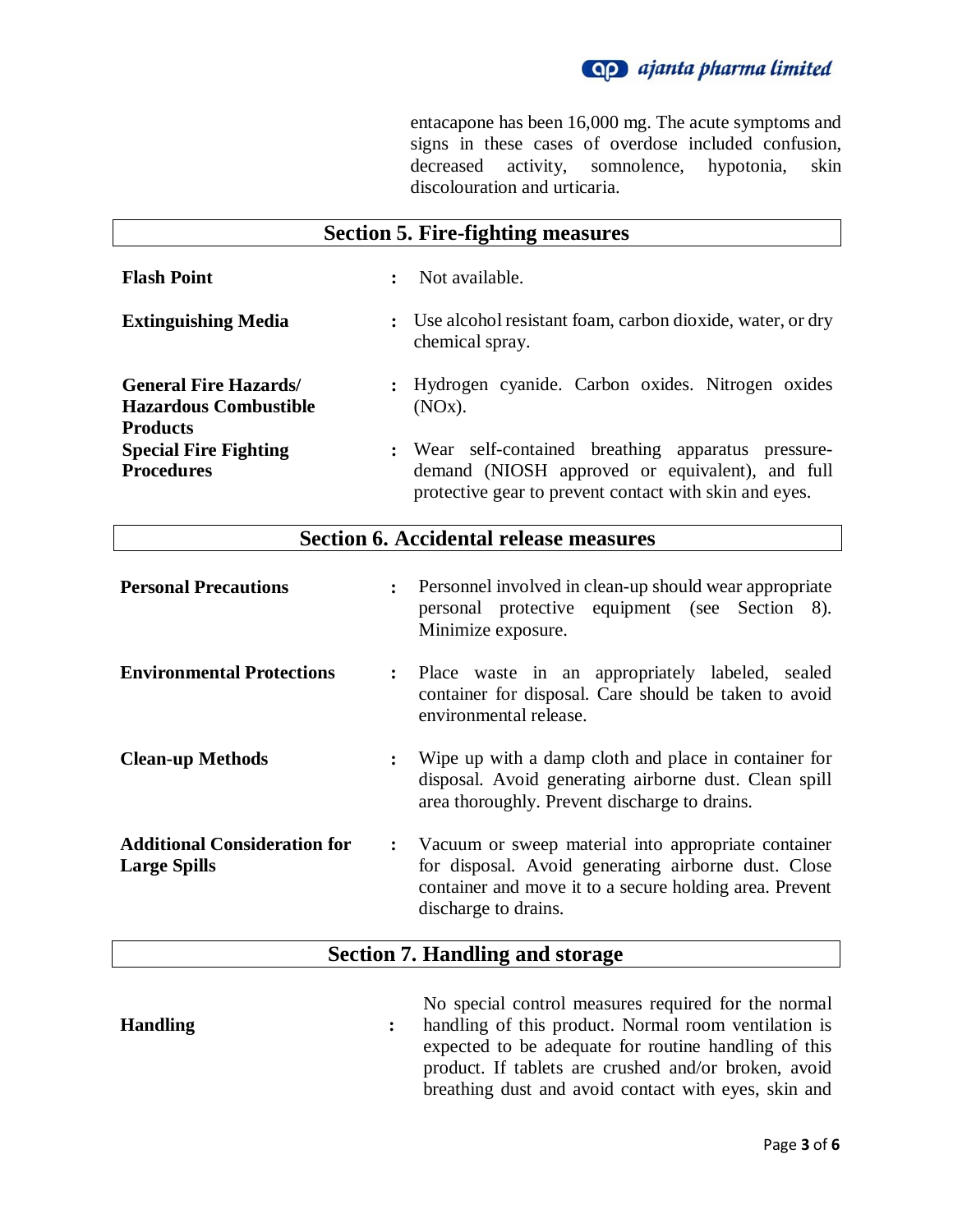

clothing. Use adequate ventilation. Minimize dust generation and accumulation.

**Storage :** Store at  $25^{\circ}C (77^{\circ} F)$ ; excursions permitted to  $15^{\circ}C$  to 30°C (59°F to 86°F). [See USP Controlled Room Temperature.]

## **Section 8. Exposure controls/personal protection**

| <b>Exposure Limits</b>        |                      | Not available.                                                                                                                                                                                               |
|-------------------------------|----------------------|--------------------------------------------------------------------------------------------------------------------------------------------------------------------------------------------------------------|
| <b>Engineering Controls</b>   | $\ddot{\phantom{a}}$ | For consumer use, no unusual precaution are necessary<br>for handling packets. In laboratory, medical or<br>industrial setting use appropriate ventilation.                                                  |
| <b>Respiratory Protection</b> | $\ddot{\cdot}$       | For consumer use, no unusual precaution are necessary.<br>However, for handling packets, in laboratory, medical<br>or industrial setting use NIOSH/MSHA approved<br>respirators for protection if necessary. |
| <b>Personal Protection</b>    | $\ddot{\cdot}$       | For consumer use, no unusual precaution are necessary.<br>However, for handling packets in laboratory, medical or<br>industrial setting use gloves as recommended.                                           |
| <b>Recommended Facilities</b> |                      | None                                                                                                                                                                                                         |

## **Section 9. Physical and chemical properties**

| <b>Appearance</b><br>$\ddot{\cdot}$ | <b>Entacapone Tablets, USP 200 mg:</b><br>The oval-shaped tablets are light brown colored,<br>biconvex film-coated tablets with 'EN1' engraved on<br>one side and plain on other side. Supplied as pack of 100<br>tablets in HDPE bottle (NDC 27241-049-10). |
|-------------------------------------|--------------------------------------------------------------------------------------------------------------------------------------------------------------------------------------------------------------------------------------------------------------|
| <b>Other Information</b>            | The molecular formula is $C_{14}H_{15}N_3O_5$ , representing a<br>$\ddot{\cdot}$<br>molecular weight of 305.29. Entacapone, USP is a<br>greenish-yellow to yellow powder. Practically insoluble<br>in water.                                                 |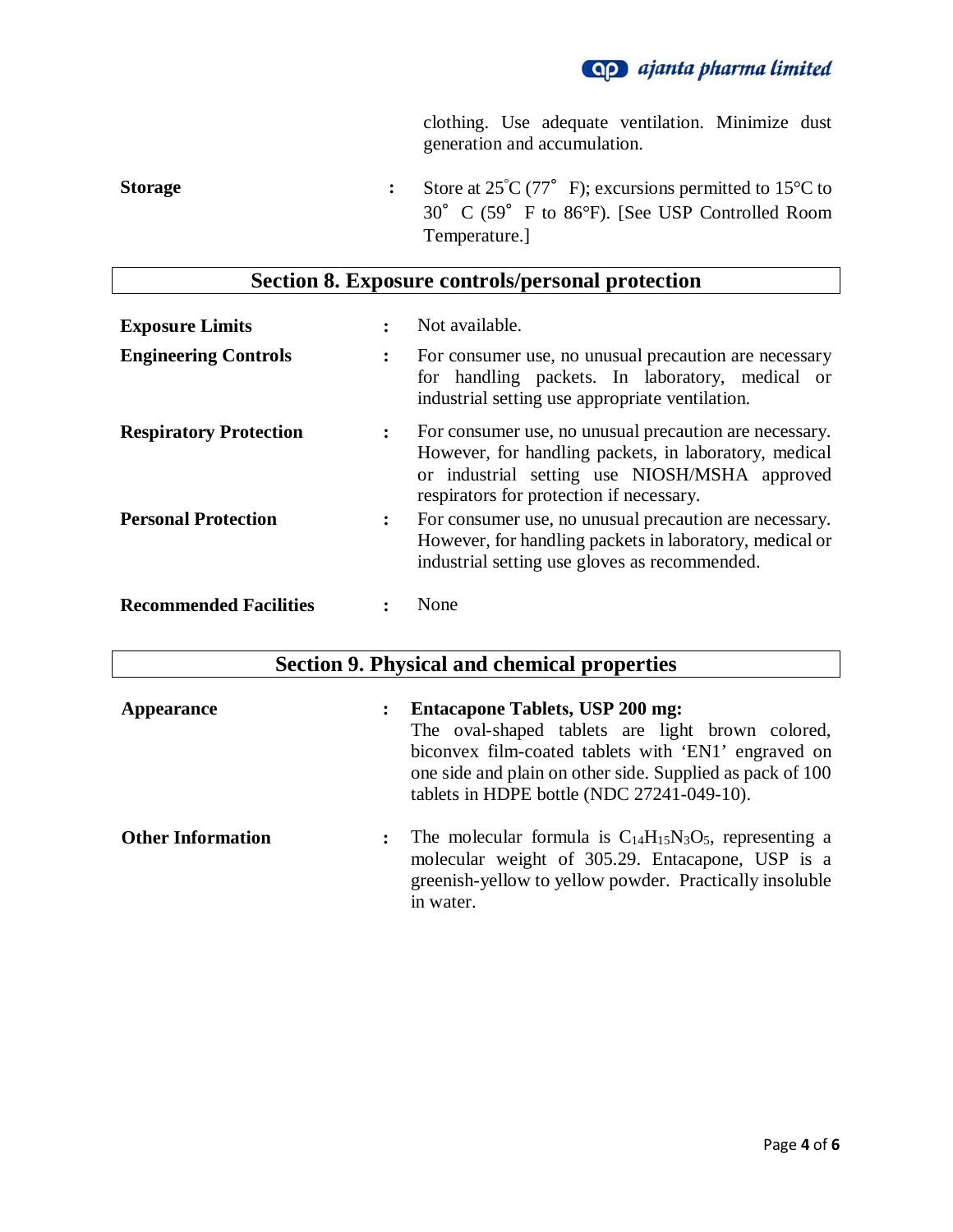| <b>Section 10. Stability and reactivity</b>                                                                |                                                                                                                                                                                                                                                         |  |  |
|------------------------------------------------------------------------------------------------------------|---------------------------------------------------------------------------------------------------------------------------------------------------------------------------------------------------------------------------------------------------------|--|--|
| <b>Stability</b><br><b>Incompatibility</b><br><b>Hazardous Decomposition</b><br><b>Conditions to Avoid</b> | <b>Stable</b><br>$\ddot{\cdot}$<br>Incompatible with oxidizing agents.<br>$\ddot{\phantom{a}}$<br>Hydrogen cyanide. Carbon oxides. Nitrogen oxides (NOx).<br>Heat, flames and sparks. Extremes of temperature and<br>$\ddot{\cdot}$<br>direct sunlight. |  |  |
| <b>Section 11. Toxicological information</b>                                                               |                                                                                                                                                                                                                                                         |  |  |
| <b>Acute toxicity</b>                                                                                      | The toxicological effect of this product have not been<br>$\ddot{\cdot}$<br>thoroughly studied. Entacapone - Toxicity Data: Oral<br>TDLO ((rat): 10 mg/kg; Oral TDLO (rat): 140<br>mg/kg/7D (intermittent);                                             |  |  |
| <b>Carcinogenesis</b>                                                                                      | None of the components of this product are suspected<br>$\ddot{\cdot}$<br>to be a carcinogen.                                                                                                                                                           |  |  |
| <b>Mutagenesis</b>                                                                                         | When processed and used as directed, this product is<br>$\ddot{\cdot}$<br>not expected to produce mutagenic effects in humans.                                                                                                                          |  |  |
| <b>Impairment of Fertility</b>                                                                             | In studies of reproduction toxicity, decreased foetal<br>$\ddot{\cdot}$<br>weight and a slightly delayed bone development were<br>noticed in rabbits at systemic exposure levels in the<br>therapeutic range.                                           |  |  |

| Eco toxicity of drug substance | $\ddot{\cdot}$ | Avoid release into the environment.<br>Runoff from fire control or dilution water may cause                                                  |
|--------------------------------|----------------|----------------------------------------------------------------------------------------------------------------------------------------------|
| In the finished product form   | $\ddot{\cdot}$ | pollution.<br>There is no potential for air borne contamination since<br>the drug substance is in consolidated form as<br>compressed tablet. |
|                                |                |                                                                                                                                              |

**Section 12. Ecological information**

## **Section 13. Disposal Consideration**

**Waste Disposal Considerations:** Dispose the material according to federal, state and local disposal regulations or company operating procedures. Disposal by incineration is recommended. At home: If pharmacy service available, return unused Tablets to pharmacy for disposal. Discard away from children's reach.

### **Section 14. Transport information**

This product is not subject to the regulations for the safe transport of hazardous chemicals

 **DOT:** Not regulated for transport of dangerous goods.  **IATA:** Not regulated for transport of dangerous goods